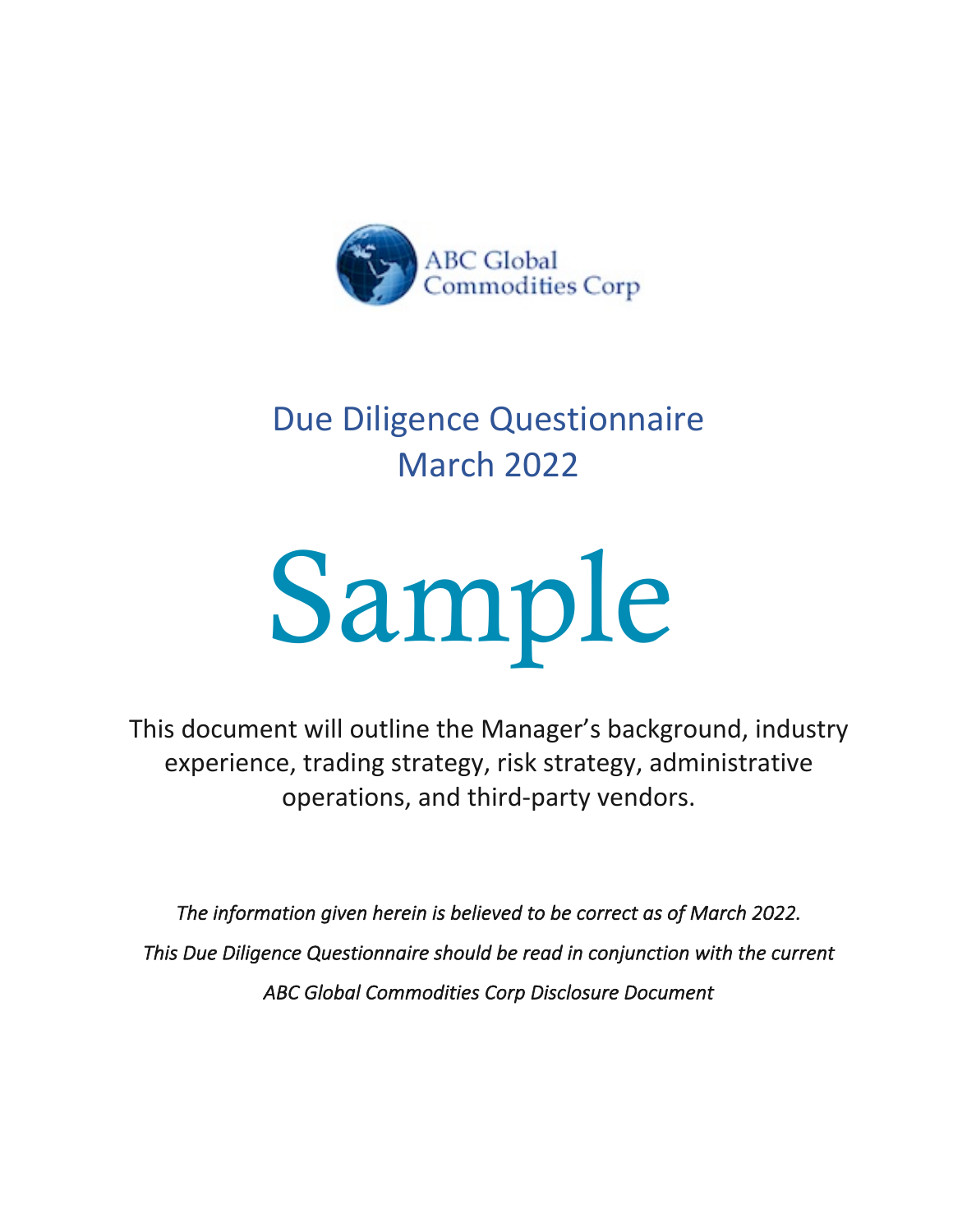# Table of Contents

| <b>Manager Corporate Structure &amp; Contact Information</b> | 3              |
|--------------------------------------------------------------|----------------|
| <b>Background</b>                                            | $\overline{4}$ |
| The ABC Program                                              | 4              |
| <b>Trading Philosophy</b>                                    | 5              |
| <b>System Development</b>                                    | 6              |
| <b>Trading Methodology</b>                                   | 6              |
| Strengths, Weaknesses, nd Co np tit ve                       | 7              |
| <b>Markets Traded</b>                                        | 8              |
| <b>Trading, Execution and Back Office Operations</b>         | 8              |
| <b>Risk Management</b>                                       | 10             |
| <b>Performance Metrics</b>                                   | 11             |

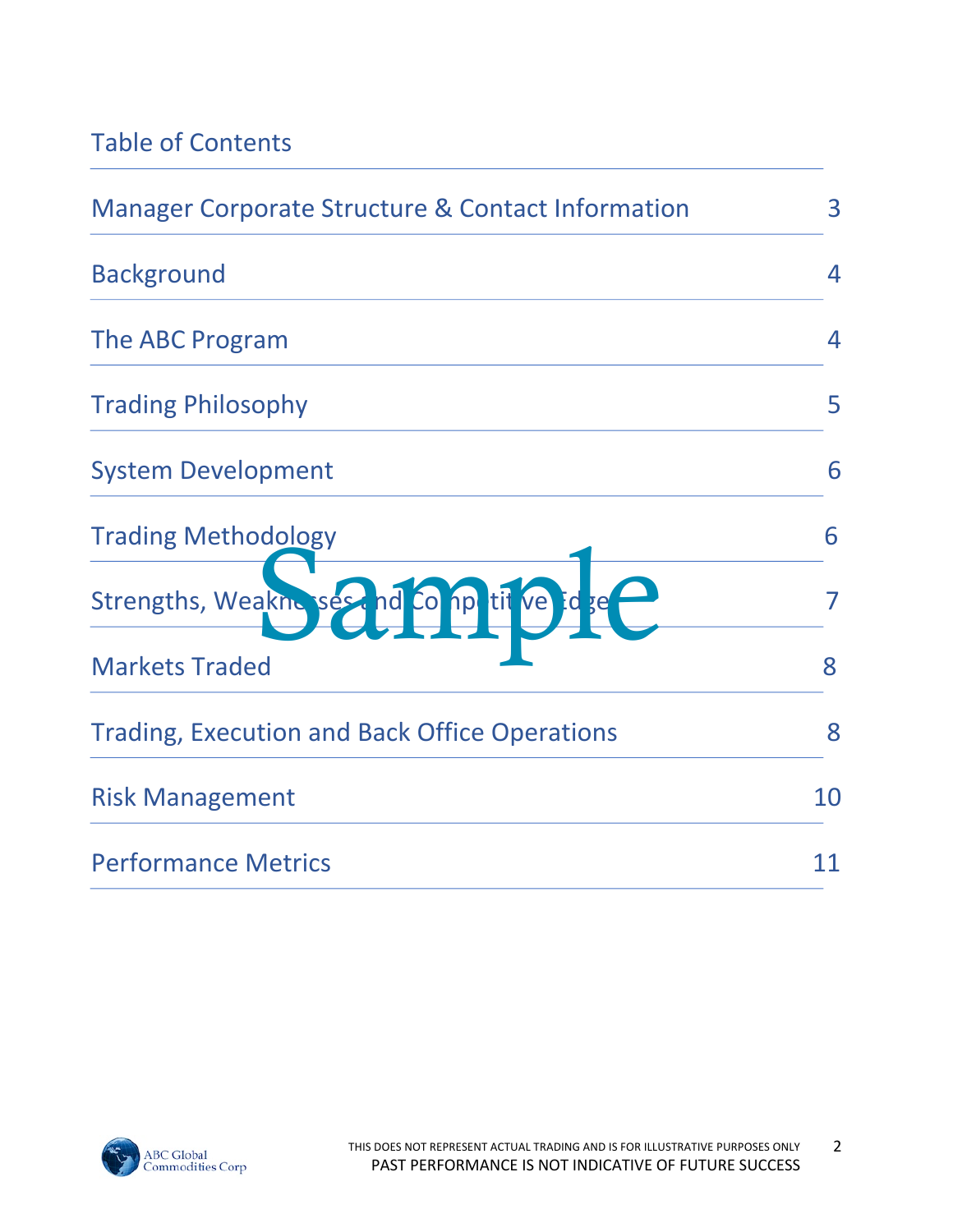# Manager Corporate Structure & Contact Information

### *Corporate Structure*

*ABC Global Commodities Corp ("ABC") is a Delaware Corporation formed on November 18, 2017. ABC's Corporate Entity number is #5555555555.*

### *Contact Info*

*John Decker 55 Main Street Suite 111 Anywhere, USA 111111 Phone: 719-685-6183 Email: email@email.com Website: www.abcwebsite.website*

# *Commodity Trading Advisor Registration*

*NFA ID: #555555 - Lorem ipsum dolor sit amet, consectetur adipiscing elit, sed do eiusmod tempor incididunt ut labore et dolore magna aliqua. Ut enim ad minim veniam, quis nostrud exercitation ullamco laboris nisi ut aliquip ex ea commodo consequent. Duis aute fruit dolor in reprehenderit in* voluptate velit esse cil<sup>l</sup>um dello e eu fugiet nulla pariatur. Experiture int occaecat cupidatat non proident, sunt in culpa qui officia deserunt mollit anim il est laborum. orem ipsum dolor sit amet, consectetur adipiscing elit,<br>et dolor emagna aliqua. Ut enim ad minim veniam, qui<br>it am, sin ex ed som sodo son, qui it. Le jis auté frue du<br>il um delo set sugiet nu a pariat r. Ex epi un int oc

### *Exemptions*

*ABC operates under a 4.7 Exemption. For more info visit Federal Regulations - 4.7 Exemptions*

### *CTA Investment Advisory Services*

*ABC offers investors the opportunity to participate in their Managed Account Program. This program seeks to obtain capital appreciation through speculative trading in futures and options on futures. Accounts are held in the customer's name at the brokerage firm of the client's choice and trading is conducted under a Limited Power of Attorney. For a full discussion of the risks of futures and options trading please see the firm's most recent disclosure document.*

### *Principals*

*John Decker is the sole owner and principal of ABC Global Commodities Corp.* 

### *Litigation*

*There have been no material civil, administrative, or criminal actions, pending, concluded or on appeal against the Advisor or its principal.* 

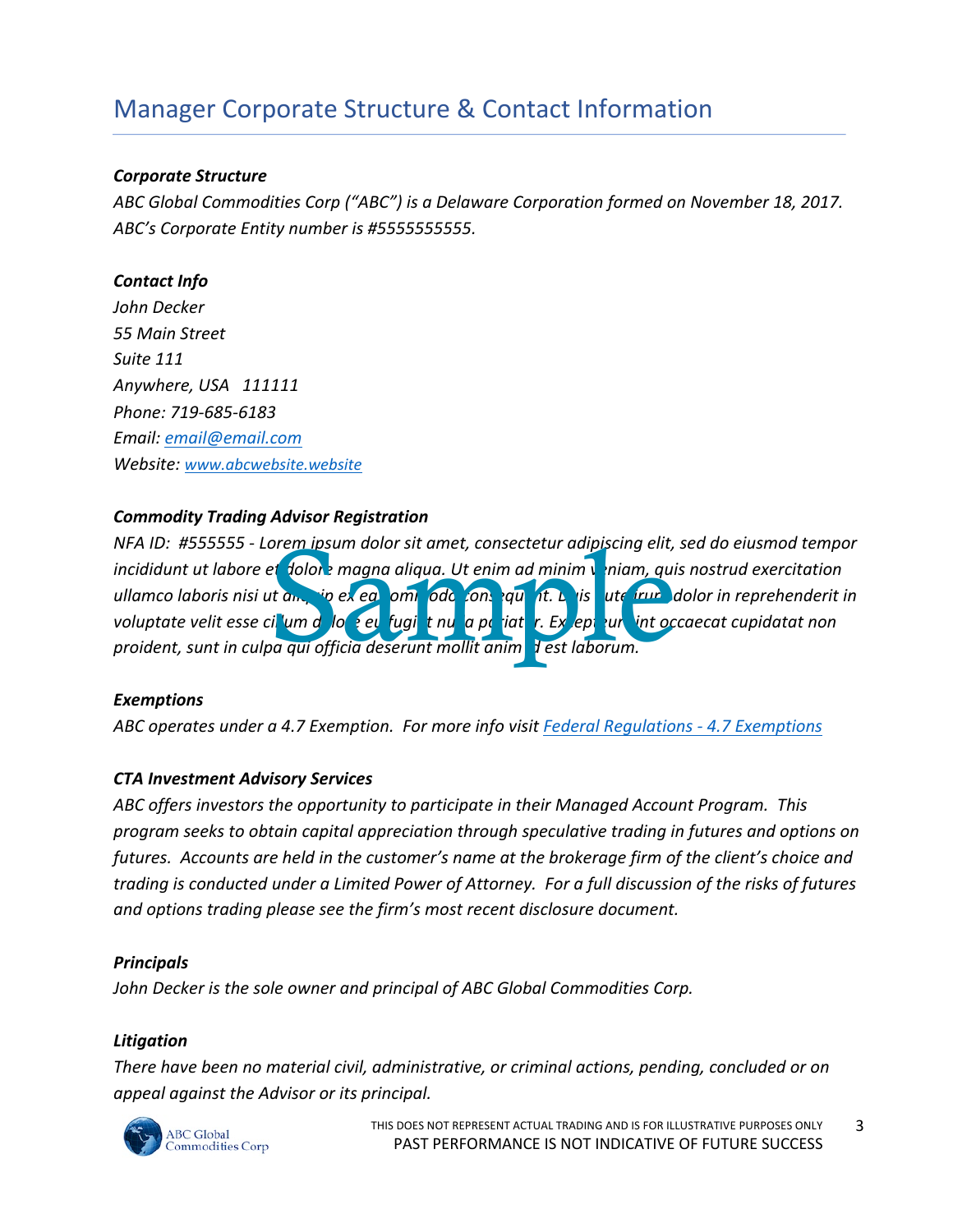### *Current Disclosure Document*

*The most recent Disclosure Document is July 18, 2021. An updated Disclosure Document is expected to be released within by July 18, 2022.*

### *Third Party Vendors*

*Lorem ipsum dolor sit amet, consectetur adipiscing elit, sed do eiusmod tempor incididunt ut labore et dolore magna aliqua. Ut enim ad minim veniam, quis nostrud exercitation ullamco laboris nisi ut aliquip ex ea commodo consequent. Duis aute irure dolor in reprehenderit in voluptate velit esse cillum dolore eu fugiat nulla pariatur. Excepteur sint occaecat cupidatat non proident, sunt in culpa qui officia deserunt mollit anim id est laborum.*

# **Background**

### *John Decker, Principal*

*Lorem ipsum dolor sit amet, consectetur adipiscing elit, sed do eiusmod tempor incididunt ut labore et dolore magna aliqua. Ut enim ad minim veniam, quis nostrud exercitation ullamco laboris nisi ut aliquip ex ea commodo consequent. Duis aute irure dolor in reprehenderit in voluptate velit esse*  cillum dolore eu fugiat n<mark>ulla p</mark>ariatur. Excepteur sint occaecat cup**i**datat non proident, sunt in culpa *cillum qui officia deserunt mollit anim id est laborum.* o consequent. Duis aute irure dolor in reprehenderit in<br>Sallite im id est abo 1m.<br>Sample, consectetur adipiscing elit, se id do eiusmod temp

*Lorem ipsum dolor sit amet, consectetur adipiscing elit, sed do eiusmod tempor incididunt ut labore et dolore magna aliqua. Ut enim ad minim veniam, quis nostrud exercitation ullamco laboris nisi ut aliquip ex ea commodo consequent. Duis aute irure dolor in reprehenderit in voluptate velit esse cillum dolore eu fugiat nulla pariatur. Excepteur sint occaecat cupidatat non proident, sunt in culpa qui officia deserunt mollit anim id est laborum.*

*Lorem ipsum dolor sit amet, consectetur adipiscing elit, sed do eiusmod tempor incididunt ut labore et dolore magna aliqua. Ut enim ad minim veniam, quis nostrud exercitation ullamco laboris nisi ut aliquip ex ea commodo consequent. Duis aute irure dolor in reprehenderit in voluptate velit esse cillum dolore eu fugiat nulla pariatur. Excepteur sint occaecat cupidatat non proident, sunt in culpa qui officia deserunt mollit anim id est laborum.*

# The ABC Managed Account Program

*The ABC Managed Account Program ("MAP") has a \$150,000 minimum account size and an average margin to equity ratio of 10-15%. There are times when the margin to equity ratio may be higher or lower than the averages. The Annualized Compounded rate of return for the MAP*

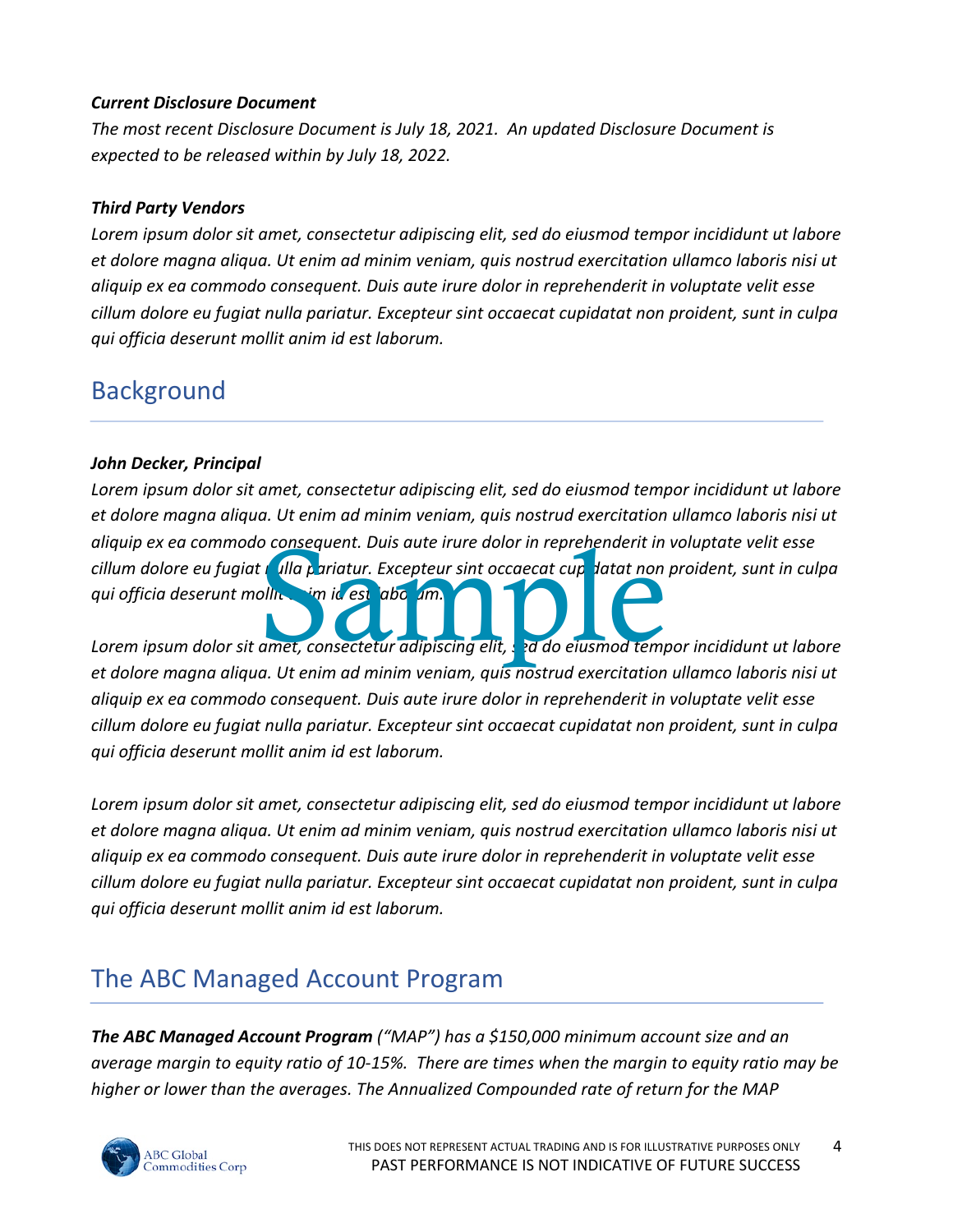*program from January 2018 through March 2022 was 11.72% with a Peak-to-Valley Drawdown of -5.82% which occurred from April 2018 through August 2018. Please see Exhibit 1 for full performance details.* 

*The MAP Program may only trade one or two positions in each sector. Lorem ipsum dolor sit amet, consectetur adipiscing elit, sed do eiusmod tempor incididunt ut labore et dolore magna aliqua. Ut enim ad minim veniam, quis nostrud exercitation ullamco laboris nisi ut aliquip ex ea commodo consequent. Duis aute irure dolor in reprehenderit in voluptate velit esse cillum dolore eu fugiat nulla pariatur. Excepteur sint occaecat cupidatat non proident, sunt in culpa qui officia deserunt mollit anim id est laborum.*

*The MAP Program ("MAP") has a \$150,000 minimum account size and an average margin to equity ratio of 10-15%. There are times when the margin to equity ratio may be higher or lower than the averages.* 

*Lorem ipsum dolor sit amet, consectetur adipiscing elit, sed do eiusmod tempor incididunt ut labore et dolore magna aliqua. Ut enim ad minim veniam, quis nostrud exercitation ullamco laboris nisi ut aliquip ex ea commodo consequent. Duis aute irure dolor in reprehenderit in voluptate velit esse*  cillum dolore eu fugi<mark>at nulla pariatur. Excenteur sint occaecat c</mark>upidatat non proident, sunt in culpa *qui officia deserunt mollit anim id est laborum.* odo consequent. Duis aute irure dolor in reprehenderity in the process of the product of the product of the set of the set of the set of the set of the set of the set of the set of the set of the set of the set of the set

*There is no guarantee that these strategies will be successful. Clients should be advised that they may experience losses.*

# Trading Philosophy

*Lorem ipsum dolor sit amet, consectetur adipiscing elit, sed do eiusmod tempor incididunt ut labore et dolore magna aliqua. Ut enim ad minim veniam, quis nostrud exercitation ullamco laboris nisi ut aliquip ex ea commodo consequent. Duis aute irure dolor in reprehenderit in voluptate velit esse cillum dolore eu fugiat nulla pariatur. Excepteur sint occaecat cupidatat non proident, sunt in culpa qui officia deserunt mollit anim id est laborum.*

*There is no guarantee that these strategies will be successful. Clients should be advised that they may experience losses.*

• *Lorem ipsum dolor sit amet, consectetur adipiscing elit, sed do eiusmod tempor incididunt ut labore et dolore magna aliqua. Ut enim ad minim veniam, quis nostrud exercitation ullamco laboris nisi ut aliquip ex ea commodo consequent.* 

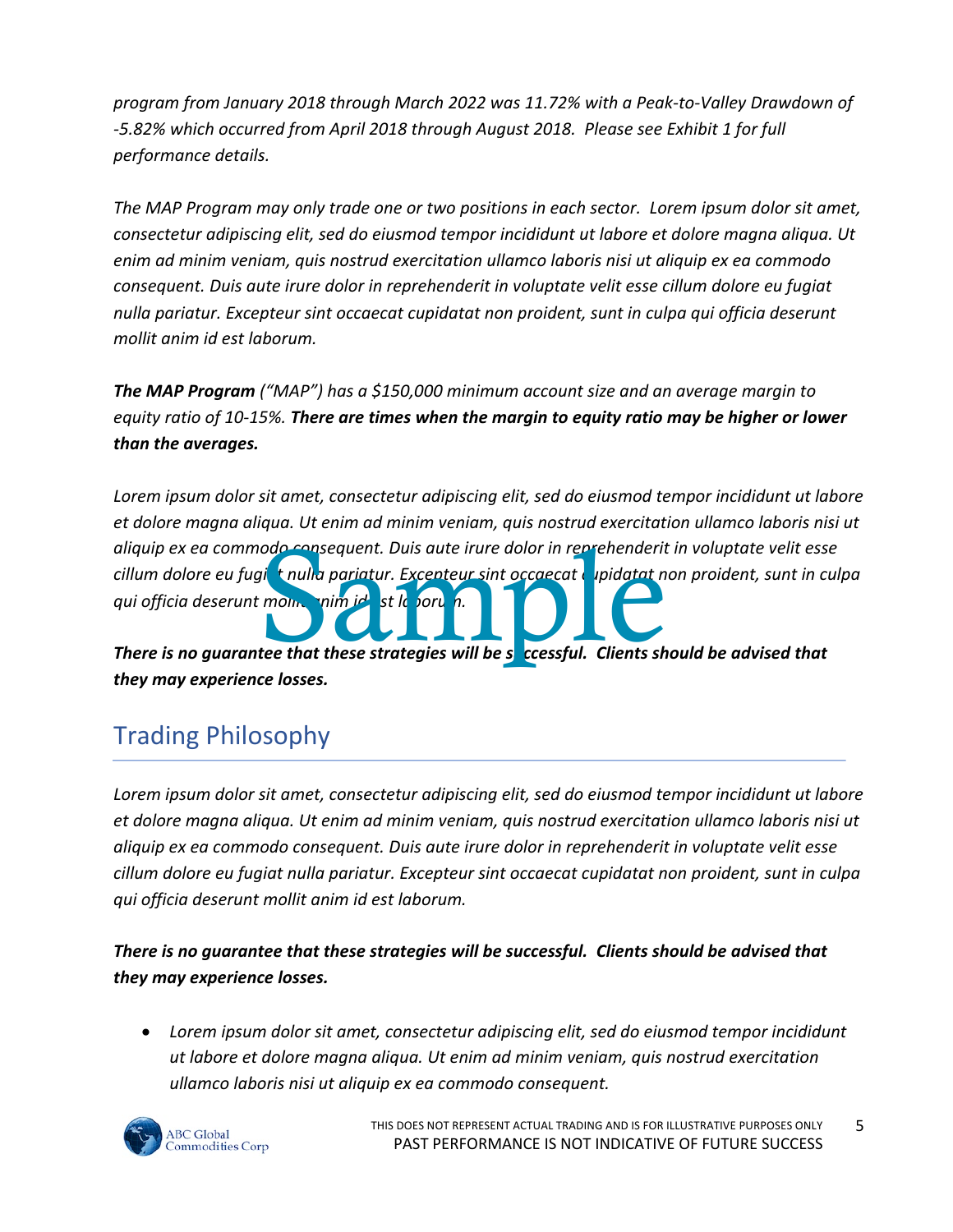• *Duis aute irure dolor in reprehenderit in voluptate velit esse cillum dolore eu fugiat nulla pariatur. Excepteur sint occaecat cupidatat non proident, sunt in culpa qui officia deserunt mollit anim id est laborum.*

# System Development

# *Development of the ABC System*

*Lorem ipsum dolor sit amet, consectetur adipiscing elit, sed do eiusmod tempor incididunt ut labore et dolore magna aliqua. Ut enim ad minim veniam, quis nostrud exercitation ullamco laboris nisi ut aliquip ex ea commodo consequent. Duis aute irure dolor in reprehenderit in voluptate velit esse cillum dolore eu fugiat nulla pariatur. Excepteur sint occaecat cupidatat non proident, sunt in culpa qui officia deserunt mollit anim id est laborum.*

*Lorem ipsum dolor sit amet, consectetur adipiscing elit, sed do eiusmod tempor incididunt ut labore et dolore magna aliqua. Ut enim ad minim veniam, quis nostrud exercitation ullamco laboris nisi ut aliquip ex ea commodo consequent. Duis aute irure dolor in reprehenderit in voluptate velit esse cillum dolore eu fugiat nulla pariatur. Excepteur sint occaecat cupidatat non proident, sunt in culpa qui officia deserunt mollit anim id est laborum.*

Lorem *ipsum dolor sit amet, consecte ur a* lipis ing it, sed do eiu mod tempor incididunt ut labore *et dolore magna aliqua. Ut enim ad minim veniam, quis nostrud exercitation ullamco laboris nisi ut aliquip ex ea commodo consequent. Duis aute irure dolor in reprehenderit in voluptate velit esse cillum dolore eu fugiat nulla pariatur. Excepteur sint occaecat cupidatat non proident, sunt in culpa qui officia deserunt mollit anim id est laborum.* amet, uns ete ur a lipis ingelit, a de eiu met temperature format de la procession de la procession de la procession

*Lorem ipsum dolor sit amet, consectetur adipiscing elit, sed do eiusmod tempor incididunt ut labore et dolore magna aliqua. Ut enim ad minim veniam, quis nostrud exercitation ullamco laboris nisi ut aliquip ex ea commodo consequent. Duis aute irure dolor in reprehenderit in voluptate velit esse cillum dolore eu fugiat nulla pariatur.* 

*There is no guarantee that these strategies will be successful. Clients should be advised that they may experience losses.*

# Trading Methodology

*Lorem ipsum dolor sit amet, consectetur adipiscing elit, sed do eiusmod tempor incididunt ut labore et dolore magna aliqua. Ut enim ad minim veniam, quis nostrud exercitation ullamco laboris nisi ut aliquip ex ea commodo consequent. Duis aute irure dolor in reprehenderit in voluptate velit esse* 

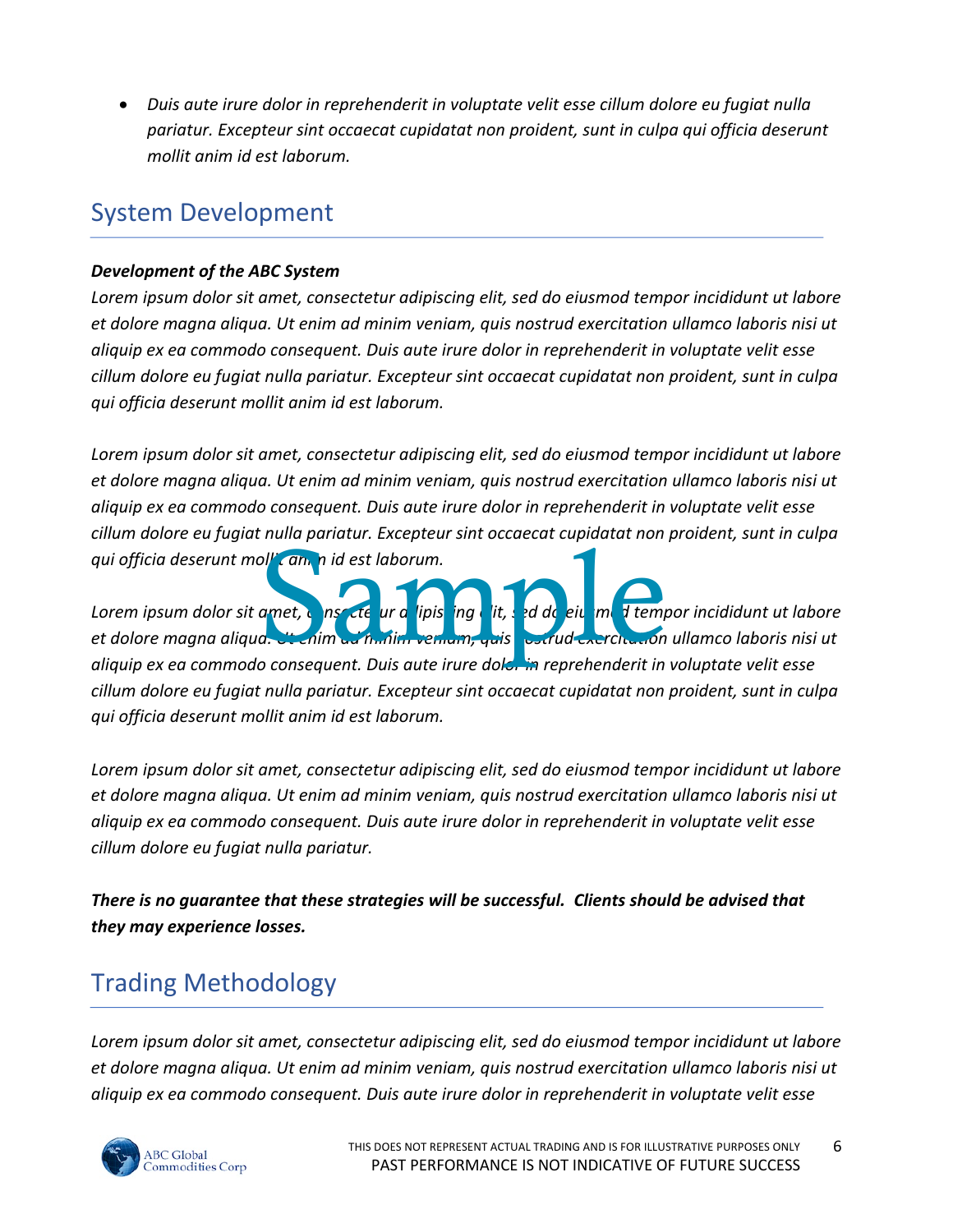*cillum dolore eu fugiat nulla pariatur. Excepteur sint occaecat cupidatat non proident, sunt in culpa qui officia deserunt mollit anim id est laborum.*

*Lorem ipsum dolor sit amet, consectetur adipiscing elit, sed do eiusmod tempor incididunt ut labore et dolore magna aliqua. Ut enim ad minim veniam, quis nostrud exercitation ullamco laboris nisi ut aliquip ex ea commodo consequent. Duis aute irure dolor in reprehenderit in voluptate velit esse cillum dolore eu fugiat nulla pariatur. Excepteur sint occaecat cupidatat non proident, sunt in culpa qui officia deserunt mollit anim id est laborum.*

*Lorem ipsum dolor sit amet, consectetur adipiscing elit, sed do eiusmod tempor incididunt ut labore et dolore magna aliqua. Ut enim ad minim veniam, quis nostrud exercitation ullamco laboris nisi ut aliquip ex ea commodo consequent. Duis aute irure dolor in reprehenderit in voluptate velit esse cillum dolore eu fugiat nulla pariatur. Excepteur sint occaecat cupidatat non proident, sunt in culpa qui officia deserunt mollit anim id est laborum.*

*There is no guarantee that these strategies will not incur losses for clients.*

*Technical Indicators Lorem ipsum dolor sit amet, consectetur adipiscing elit, sed do eiusmod tempor incididunt ut labore*  et dolore magna aliqua. Utenim ad minim veniam, quis not trud exercitation ullamco laboris nisi ut aliquip ex ea commo<sup>l</sup> to consequent. Duis aute iruite de lor in reprehenderit in voluptate velit esse *cillum dolore eu fugiat nulla pariatur. Excepteur sint d* caecat cupidatat non proident, sunt in culpa *qui officia deserunt mollit anim id est laborum.* s<br>se amet, consectetur adipiscing elit, sed do iusmod te<br>qua. enimed mil m v nial, q s no tru el reitut<br>d o co se uer Du s au eiru e d lor i rei en derit<br>iiat nulla pariatur. Excepteur sint caecat cupidatat n

# Strengths, Weaknesses and Competitive Edge

# *Strengths*

*Lorem ipsum dolor sit amet, consectetur adipiscing elit, sed do eiusmod tempor incididunt ut labore et dolore magna aliqua. Ut enim ad minim veniam, quis nostrud exercitation ullamco laboris nisi ut aliquip ex ea commodo consequent. Duis aute irure dolor in reprehenderit in voluptate velit esse cillum dolore eu fugiat nulla pariatur. Excepteur sint occaecat cupidatat non proident, sunt in culpa qui officia deserunt mollit anim id est laborum.*

# *Weaknesses*

*Lorem ipsum dolor sit amet, consectetur adipiscing elit, sed do eiusmod tempor incididunt ut labore et dolore magna aliqua. Ut enim ad minim veniam, quis nostrud exercitation ullamco laboris nisi ut aliquip ex ea commodo consequent. Duis aute irure dolor in reprehenderit in voluptate velit esse cillum dolore eu fugiat nulla pariatur.* 

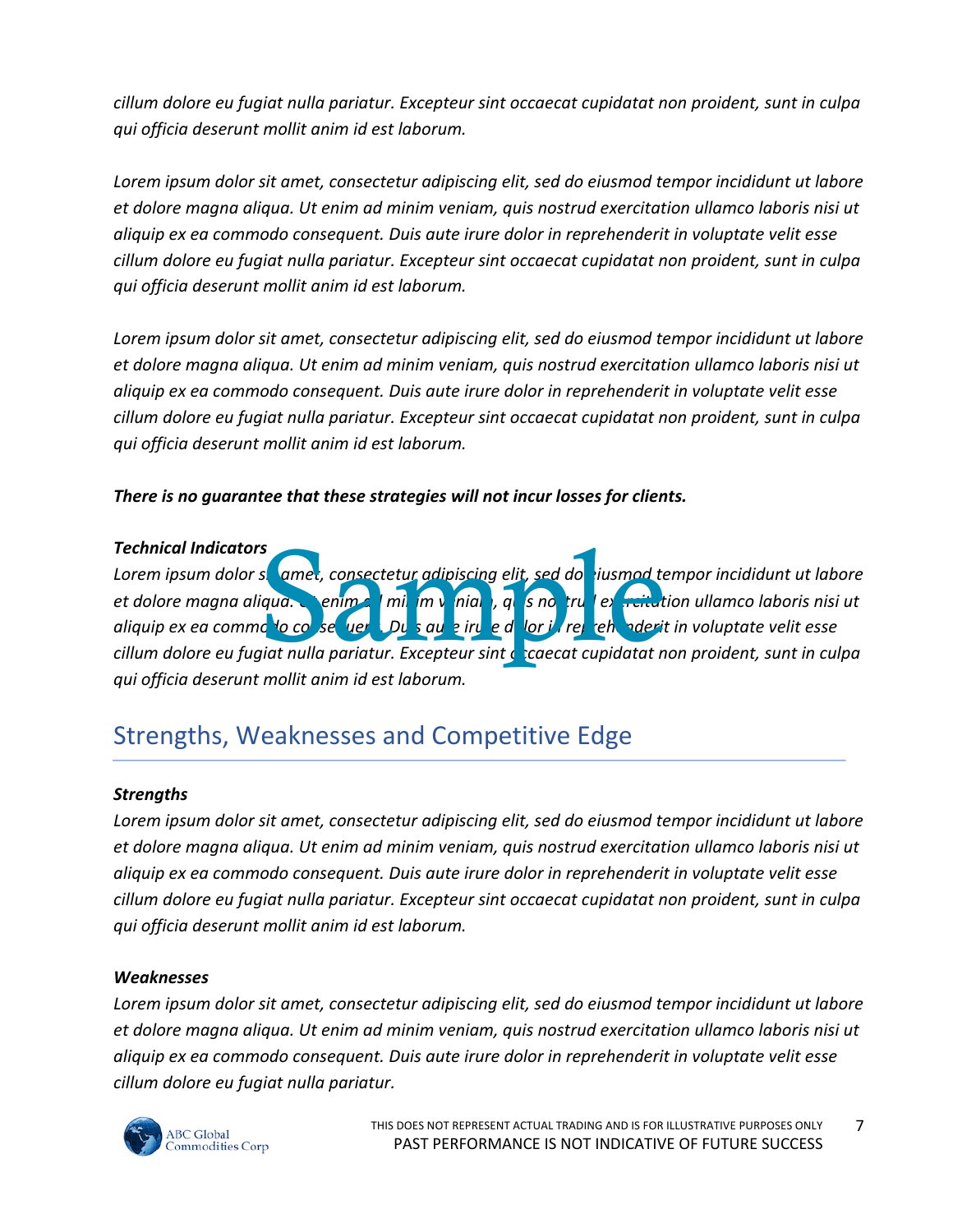# *Competitive Edge*

*Lorem ipsum dolor sit amet, consectetur adipiscing elit, sed do eiusmod tempor incididunt ut labore et dolore magna aliqua. Ut enim ad minim veniam, quis nostrud exercitation ullamco laboris nisi ut aliquip ex ea commodo consequent. Duis aute irure dolor in reprehenderit in voluptate velit esse cillum dolore eu fugiat nulla pariatur. Excepteur sint occaecat cupidatat non proident, sunt in culpa qui officia deserunt mollit anim id est laborum.*

# *ABC Compared to the CTA Universe*

*Lorem ipsum dolor sit amet, consectetur adipiscing elit, sed do eiusmod tempor incididunt ut labore et dolore magna aliqua. Ut enim ad minim veniam, quis nostrud exercitation ullamco laboris nisi ut aliquip ex ea commodo consequent. Duis aute irure dolor in reprehenderit in voluptate velit esse cillum dolore eu fugiat nulla pariatur. Excepteur sint occaecat cupidatat non proident, sunt in culpa qui officia deserunt mollit anim id est laborum.*

# Markets Traded

*The program participates in options and futures and currently trades the following market segments: Financials, Energies, and US Stock Indices.* 

Lorem *ipsum dolor sit amet, consecte ur a* lipis ing it, sed do eiu mod tempor incididunt ut labore *et dolore magna aliqua. Ut enim ad minim veniam, quis nostrud exercitation ullamco laboris nisi ut aliquip ex ea commodo consequent. Duis aute irure dolor in reprehenderit in voluptate velit esse cillum dolore eu fugiat nulla pariatur. Excepteur sint occaecat cupidatat non proident, sunt in culpa qui officia deserunt mollit anim id est laborum.* Et ergie; and US Stock Indices.<br>
Et ergie; and US Stock Indices.<br>
a met, consigliar artificial property of the property of templates of the property of the property of the pro

*Lorem ipsum dolor sit amet, consectetur adipiscing elit, sed do eiusmod tempor incididunt ut labore et dolore magna aliqua. Ut enim ad minim veniam, quis nostrud exercitation ullamco laboris nisi ut aliquip ex ea commodo consequent. Duis aute irure dolor in reprehenderit in voluptate velit esse cillum dolore eu fugiat nulla pariatur. Excepteur sint occaecat cupidatat non proident, sunt in culpa qui officia deserunt mollit anim id est laborum.*

# Trading, Execution and Back Office Operations

*Lorem ipsum dolor sit amet, consectetur adipiscing elit, sed do eiusmod tempor incididunt ut labore et dolore magna aliqua. Ut enim ad minim veniam, quis nostrud exercitation ullamco laboris nisi ut aliquip ex ea commodo consequent. Duis aute irure dolor in reprehenderit in voluptate velit esse cillum dolore eu fugiat nulla pariatur. Excepteur sint occaecat cupidatat non proident, sunt in culpa qui officia deserunt mollit anim id est laborum.*

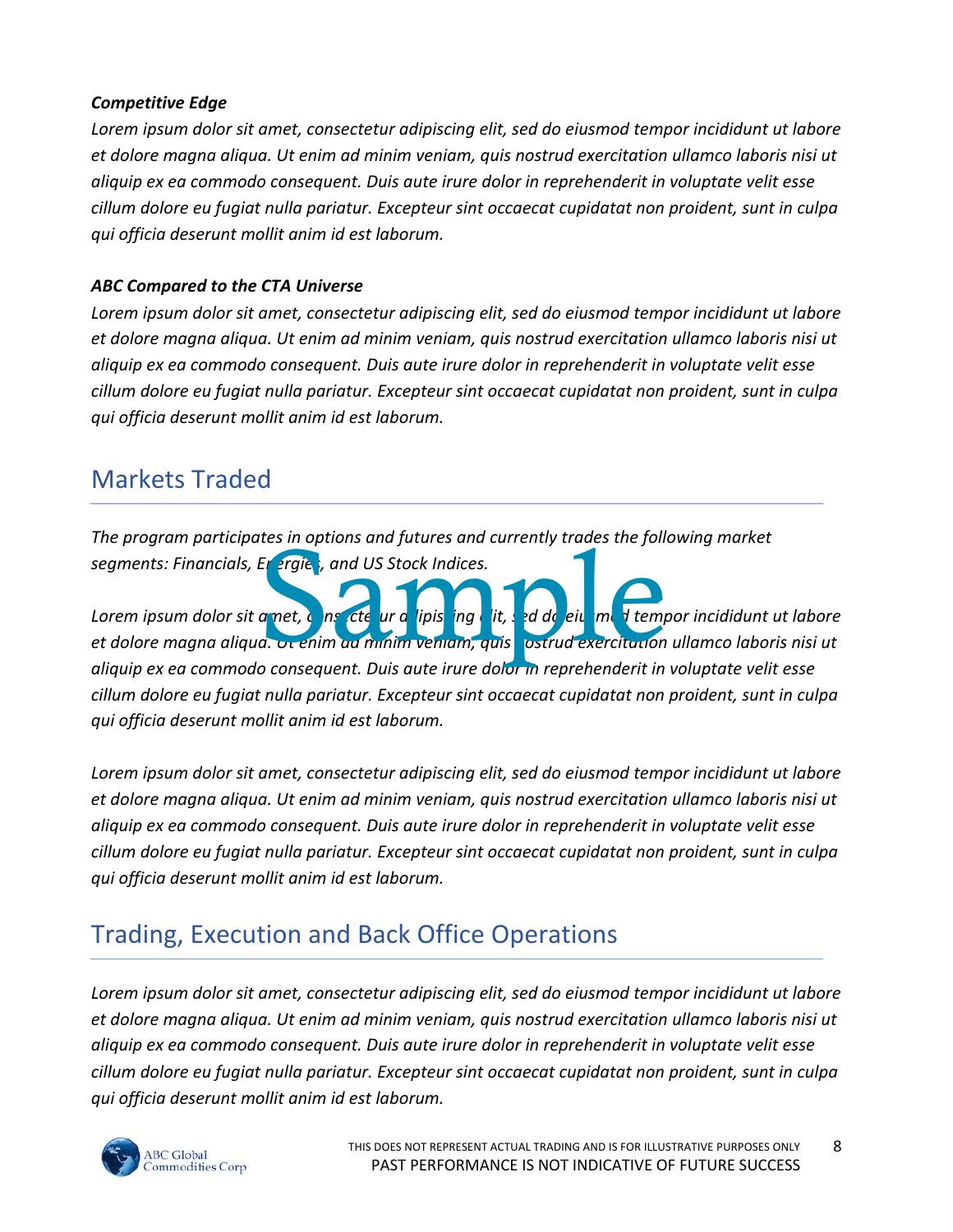### *Opening & Liquidating Accounts*

*Lorem ipsum dolor sit amet, consectetur adipiscing elit, sed do eiusmod tempor incididunt ut labore et dolore magna aliqua. Ut enim ad minim veniam, quis nostrud exercitation ullamco laboris nisi ut aliquip ex ea commodo consequent. Duis aute irure dolor in reprehenderit in voluptate velit esse cillum dolore eu fugiat nulla pariatur. Excepteur sint occaecat cupidatat non proident, sunt in culpa qui officia deserunt mollit anim id est laborum.*

# *Trade Execution and Order Allocation*

*Lorem ipsum dolor sit amet, consectetur adipiscing elit, sed do eiusmod tempor incididunt ut labore et dolore magna aliqua. Ut enim ad minim veniam, quis nostrud exercitation ullamco laboris nisi ut aliquip ex ea commodo consequent. Duis aute irure dolor in reprehenderit in voluptate velit esse cillum dolore eu fugiat nulla pariatur. Excepteur sint occaecat cupidatat non proident, sunt in culpa qui officia deserunt mollit anim id est laborum.*

### *Initiating a New Position*

*Lorem ipsum dolor sit amet, consectetur adipiscing elit, sed do eiusmod tempor incididunt ut labore et dolore magna aliqua. Ut enim ad minim veniam, quis nostrud exercitation ullamco laboris nisi ut*  aliquip ex ea commo<mark>do con</mark>sequent. Duis aute irure dolor in reprehenderit in voluptate velit esse *cillum dolore eu fugiat nulla pariatur. E*xcepteur sint o caecat cupidatat non proident, sunt in culpa *qui officia deserunt mollit anim id est laborum.* ique 11t enim ad minim veniam, quis nostrue exercitat<br>consequent. Duis quite irure dolor in rel rehenderit<br>it duit du st le perund de la piet de la piet de la piet de la piet de la piet de la piet de la piet de la pi

# *Exiting a Position*

*Lorem ipsum dolor sit amet, consectetur adipiscing elit, sed do eiusmod tempor incididunt ut labore et dolore magna aliqua. Ut enim ad minim veniam, quis nostrud exercitation ullamco laboris nisi ut aliquip ex ea commodo consequent. Duis aute irure dolor in reprehenderit in voluptate velit esse cillum dolore eu fugiat nulla pariatur. Excepteur sint occaecat cupidatat non proident, sunt in culpa qui officia deserunt mollit anim id est laborum.*

# *There is no guarantee that these strategies will be successful. Clients should be advised that they may experience losses.*

# *Third Party Accountants*

*Lorem ipsum dolor sit amet, consectetur adipiscing elit, sed do eiusmod tempor incididunt ut labore et dolore magna aliqua. Ut enim ad minim veniam, quis nostrud exercitation ullamco laboris nisi ut aliquip ex ea commodo consequent. Duis aute irure dolor in reprehenderit in voluptate velit esse cillum dolore eu fugiat nulla pariatur. Excepteur sint occaecat cupidatat non proident, sunt in culpa qui officia deserunt mollit anim id est laborum.*

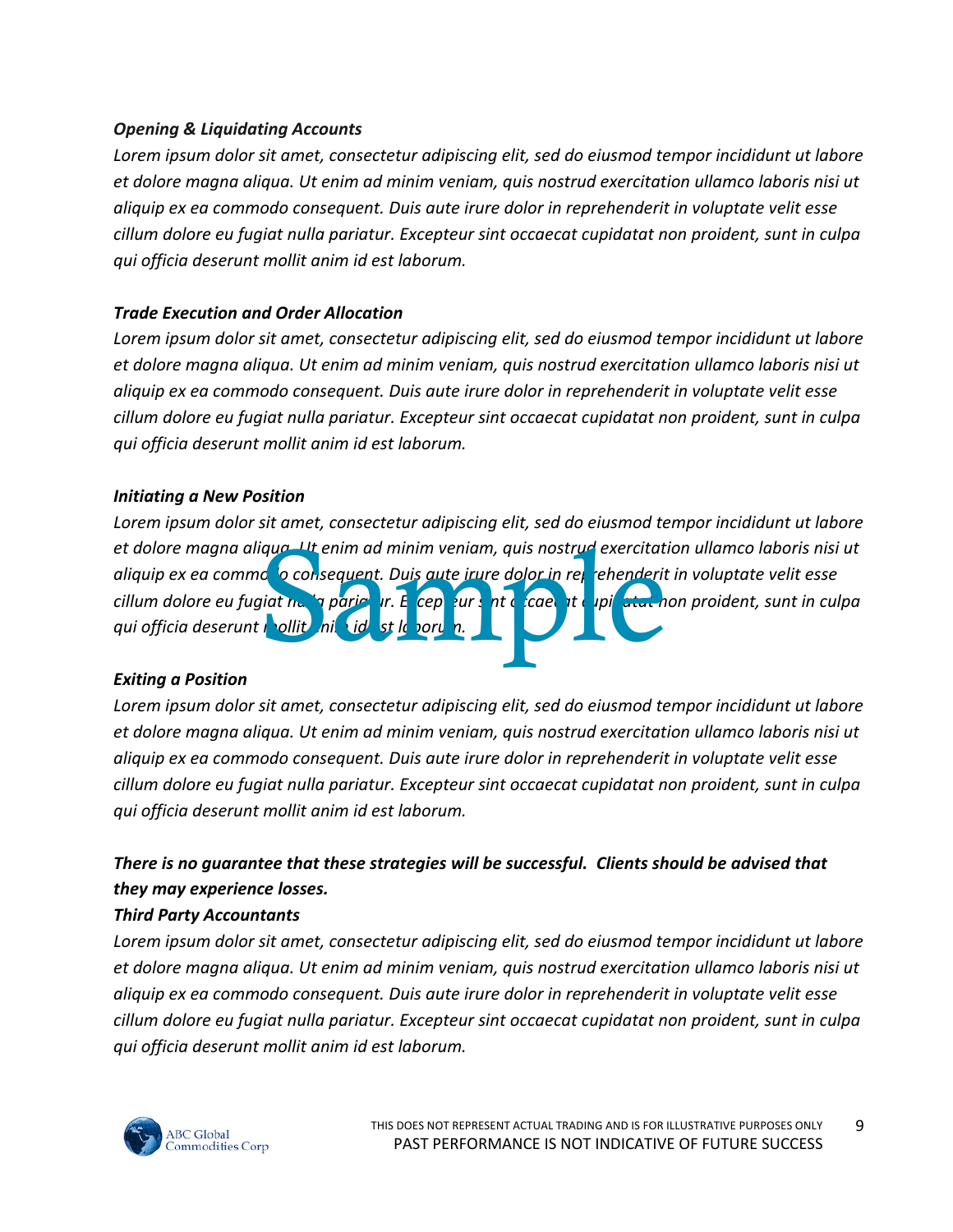# Risk Management

*Lorem ipsum dolor sit amet, consectetur adipiscing elit, sed do eiusmod tempor incididunt ut labore et dolore magna aliqua. Ut enim ad minim veniam, quis nostrud exercitation ullamco laboris nisi ut aliquip ex ea commodo consequent. Duis aute irure dolor in reprehenderit in voluptate velit esse cillum dolore eu fugiat nulla pariatur. Excepteur sint occaecat cupidatat non proident, sunt in culpa qui officia deserunt mollit anim id est laborum.*

# *There is no guarantee that these risk limits will not be exceeded.*

*Leverage - Lorem ipsum dolor sit amet, consectetur adipiscing elit, sed do eiusmod tempor incididunt ut labore et dolore magna aliqua. Ut enim ad minim veniam, quis nostrud exercitation ullamco laboris nisi ut aliquip ex ea commodo consequent. Duis aute irure dolor in reprehenderit in voluptate velit esse cillum dolore eu fugiat nulla pariatur. Excepteur sint occaecat cupidatat non proident, sunt in culpa qui officia deserunt mollit anim id est laborum.*

*Types of stops - Lorem ipsum dolor sit amet, consectetur adipiscing elit, sed do eiusmod tempor incididunt ut labore et de fore magna aliqua. Ut enim ad minim veniam, quis nostrud exercitation ullamco laboris nisi ut aliquip ex ea commodo consequent. Duis aute irure dolor in reprehenderit in*  voluptate velit esse cillum dolore eu formal pariatur. Excepte est it occaecat cupidatat non *proident, sunt in culpa qui officia deserunt mollit anim id est laborum.* d'Iore magna aliqua. Ut enim ad minim ve iam, quis<br>a. vip ex ex a mm de pressurer est a le irre do<br>lum do, re et giat pulle par itul Exce te r s it occu

# *Worst Trading Experience*

*Lorem ipsum dolor sit amet, consectetur adipiscing elit, sed do eiusmod tempor incididunt ut labore et dolore magna aliqua. Ut enim ad minim veniam, quis nostrud exercitation ullamco laboris nisi ut aliquip ex ea commodo consequent. Duis aute irure dolor in reprehenderit in voluptate velit esse cillum dolore eu fugiat nulla pariatur. Excepteur sint occaecat cupidatat non proident, sunt in culpa qui officia deserunt mollit anim id est laborum.*

*Lorem ipsum dolor sit amet, consectetur adipiscing elit, sed do eiusmod tempor incididunt ut labore et dolore magna aliqua. Ut enim ad minim veniam, quis nostrud exercitation ullamco laboris nisi ut aliquip ex ea commodo consequent. Duis aute irure dolor in reprehenderit in voluptate velit esse cillum dolore eu fugiat nulla pariatur. Excepteur sint occaecat cupidatat non proident, sunt in culpa qui officia deserunt mollit anim id est laborum.*

*There is no guarantee that the addition of these parameters to the trading system will prevent clients from losing money.*